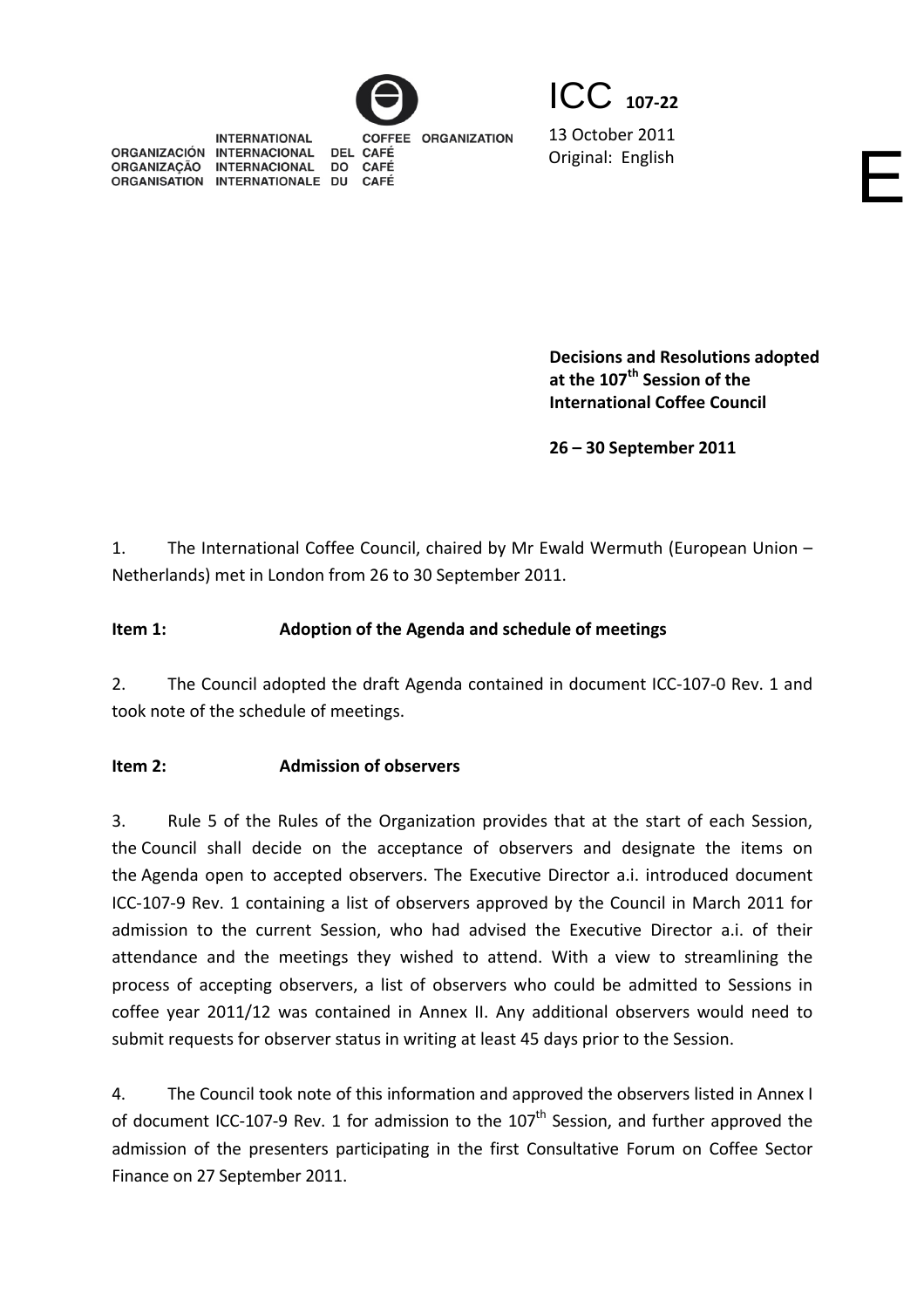5. The Council noted that agenda items relating to Finance and Administration and the post of Executive Director should be restricted to Members only at this Session. Finally, the Council approved the list of observers contained in Annex II of document ICC‐107‐9 Rev. 1 for admission to Council Sessions in coffee year 2011/12.

## **Item 3: Votes and credentials**

## **Item 3.1: Votes in the Council for coffee year 2010/11**

6. The Council took note of the situation of outstanding payments affecting voting rights as at 23 September 2011 and approved the redistribution of votes in the Council for coffee year 2010/11 contained in document ICC‐107‐6. The Council noted that Sierra Leone, which had recently rejoined the ICO, had outstanding contributions from previous coffee years but was making efforts to settle these. It decided that its voting rights should be restored for the time being, with the matter to be kept under review and considered again at the next meeting. The Council further noted that Liberia, which had recently rejoined the ICO, also had outstanding contributions from previous coffee years but was making efforts to settle these. Its voting rights had been restored in March 2011, with the matter to be kept under review and considered again at the next meeting. The Council decided that the voting rights of Liberia should continue to be restored for the time being, and that this issue should be considered again at the next meeting.

## **Item 3.2: Initial distribution of votes in the Council for coffee year 2011/12**

7. Paragraph (6) of Article 12 of the 2007 Agreement provides that the distribution of votes shall be determined by the Council at the beginning of each coffee year. Under the provisions of Article 12, the votes of exporting Members and of importing Members are based on their exports and imports respectively in the preceding four calendar years. The Secretary said that document ED‐2114/11 Rev. 1 contained the latest information on the basis for the distribution of votes among exporting and importing Members for coffee year 2011/12 and introduced document ICC‐107‐12 showing the initial distribution of votes for coffee year 2011/12. The Council took note of this information and approved the initial distribution of votes for coffee year 2011/12, which would be used as the basis for assessing contributions.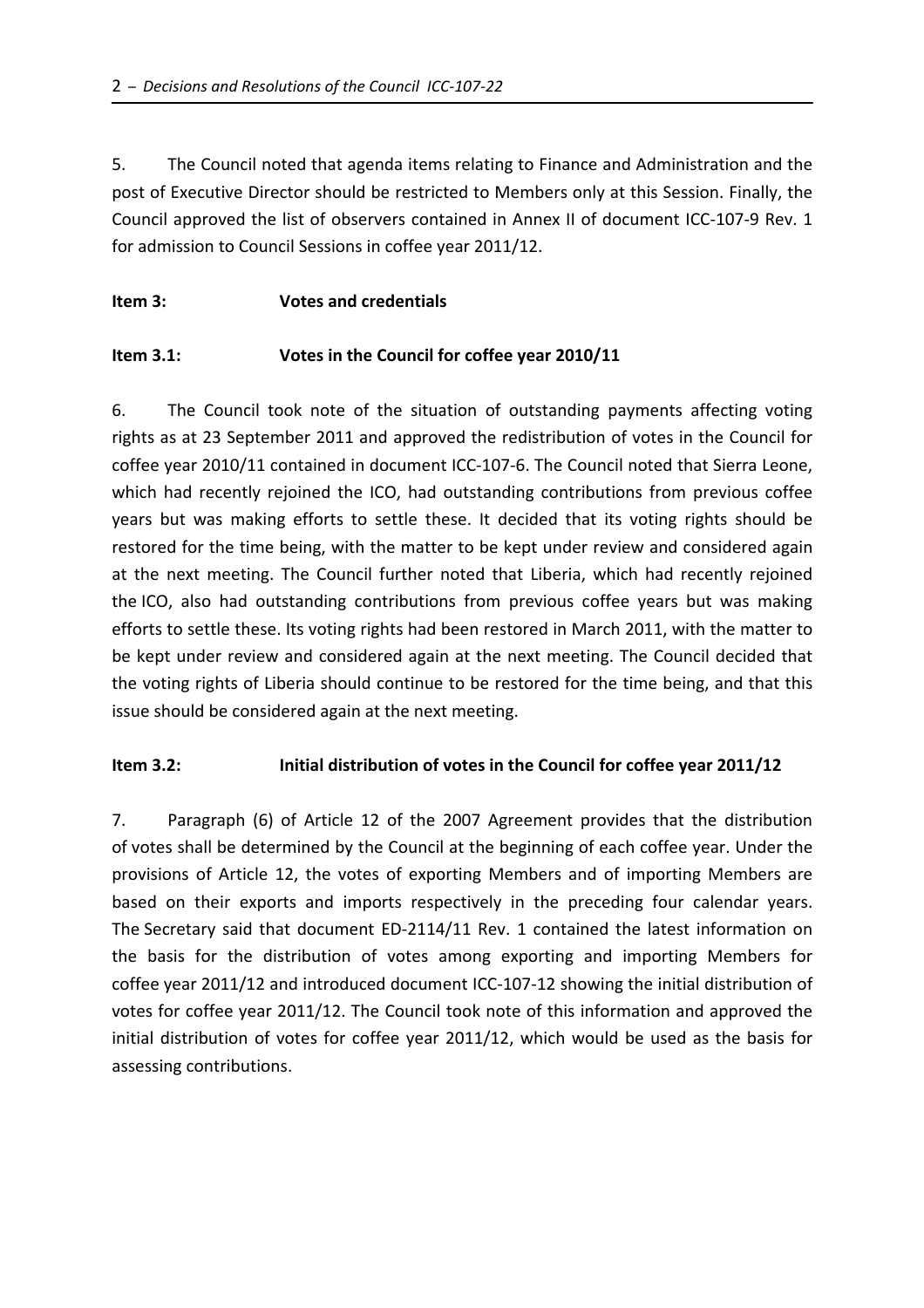#### **Item 3.3: Credentials**

8. The Council noted that the Secretariat had examined the credentials received from Members and had advised the Chairman of the Council that they had been found to be in good and due form. The Council decided to approve the report on credentials which was subsequently circulated, together with the List of Delegations, as document ICC‐107‐21.

### **Item 4: Membership of the ICA 2007**

9. The Executive Director a.i. introduced document ICC-107-5 containing a report on the status of membership of the ICA 2007. As at 26 September 2011, there were 33 exporting Members and 6 importing Members, and a further 11 exporting Members had signed the Agreement. He had circulated document DN‐101/11 Rev. 1 notifying Members of the opportunity to sign the 2007 Agreement and deposit instruments of ratification, acceptance, approval or accession during the  $107<sup>th</sup>$  Session, and had also written to countries listed in Sections B and C of Annex I of the report to remind them of the need to complete membership procedures as soon as possible. Since the previous Session, Sierra Leone had deposited an instrument of accession on 5 May 2011, Zambia had deposited an instrument of ratification on 3 August 2011, and Bolivia had signed the Agreement on 16 June 2011. A number of countries had informed him of progress on membership including Cameroon, Republic of Congo, Dominican Republic, Jamaica, Guinea and Rwanda. Colombia and Papua New Guinea were still applying the Agreement provisionally. With respect to non-members, the Russian Federation and Nepal had expressed interest in membership and were represented at this meeting.

10. The Executive Director a.i. noted that the deadline for signature of the 2007 Agreement and the deposit of instruments of ratification, acceptance or approval expired on 28 September 2011. He introduced document WP‐Council 216/11 containing a draft Resolution proposing establishing 30 September 2012 as the new deadline for deposit of instruments of ratification, acceptance or approval, and said that although the deadline for signature would not be extended, the 2007 Agreement would remain open for accession by non‐signatory Governments until 30 September 2012.

11. The Council took note of this information and expressed a warm welcome to the representatives of Turkey, which became a Member of the 2007 Agreement on 28 March 2011, and to Sierra Leone which became a Member on 5 May 2011. The Council also approved the draft Resolution contained in document WP‐Council 216/11 which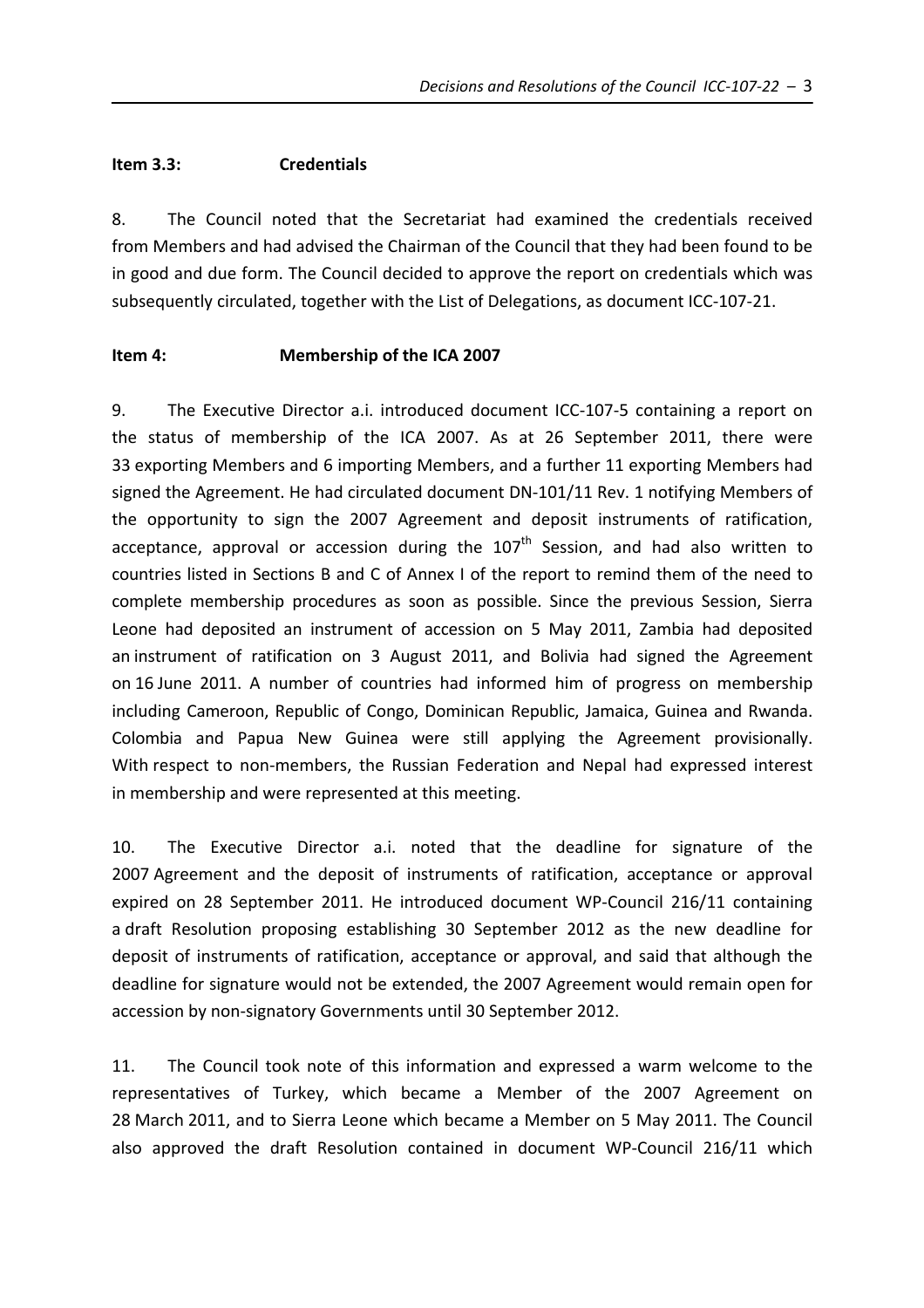became Resolution 448, a copy of which is attached to these Decisions. Finally, the Council urged countries which had not yet done so to expedite the necessary formalities for membership. The procedures for membership contained in ED‐2033/08 Rev. 6, including a model instrument, should be closely followed to avoid any difficulties.

### **Item 5: Post of Executive Director**

12. The Council noted that procedures for the appointment of the post of the Executive Director were established in document ICC-106-15 Rev. 1, and terms of reference for the post were contained in document ICC‐105‐22. The names of four candidates had been submitted by the deadline of 15 March 2011 by the Governments of Brazil (Mr Robério Oliveira Silva); Gabon (Mr Christian Ruffin Silvère Ngoua); India (Mr G.V. Krishna Rau) and Mexico (Mr Rodolfo Trampe Taubert); and their curricula vitae had been circulated in documents ICC‐106‐9, ICC‐106‐13, ICC‐106‐14, and ICC‐106‐10, respectively. Written submissions had been received from the candidates of Brazil, India and Mexico and were respectively contained in documents ICC-107-1, ICC-107-2 and ICC-107-3 Rev. 1. Neither Gabon nor its candidate were represented at the meeting, indicating that Gabon was not pursuing its candidacy further. Document WP-Council 220/11 outlined voting procedures in the event that a vote was necessary.

13. The candidates of India, Brazil and Mexico made their presentations in the order selected at random by the Chairman as provided for in document ICC-106-15 Rev. 1, followed by questions from Members. The Council took note of these presentations, copies of which were circulated as documents ICC‐107‐14, ICC‐107‐16 and ICC‐107‐15.

14. The Chairman highlighted the need to reach a decision by consensus, as provided for in the 2007 Agreement, and to ensure that the selected candidate was broadly endorsed by Members. He appointed Colombia and the USA as 'Friends of the Chair' and invited them to assist him in holding informal consultations with Members during the week. Meetings also took place with individual countries to ascertain their views. Following consultations and informal meetings, the Council noted that the Governments of India and Mexico had decided to withdraw their candidates so that a consensus could be reached.

15. The representatives of exporting and importing Members noted that the candidates of India and Mexico both had outstanding personal and professional qualities and paid tribute to their generosity in withdrawing which enabled a decision to be reached by consensus. The Council then decided to appoint by acclamation Mr Robério Oliveira Silva of Brazil as Executive Director, noting that he would take up his post for a five‐year term on 1 November 2011. The Council further authorized the Chairman to sign his contract on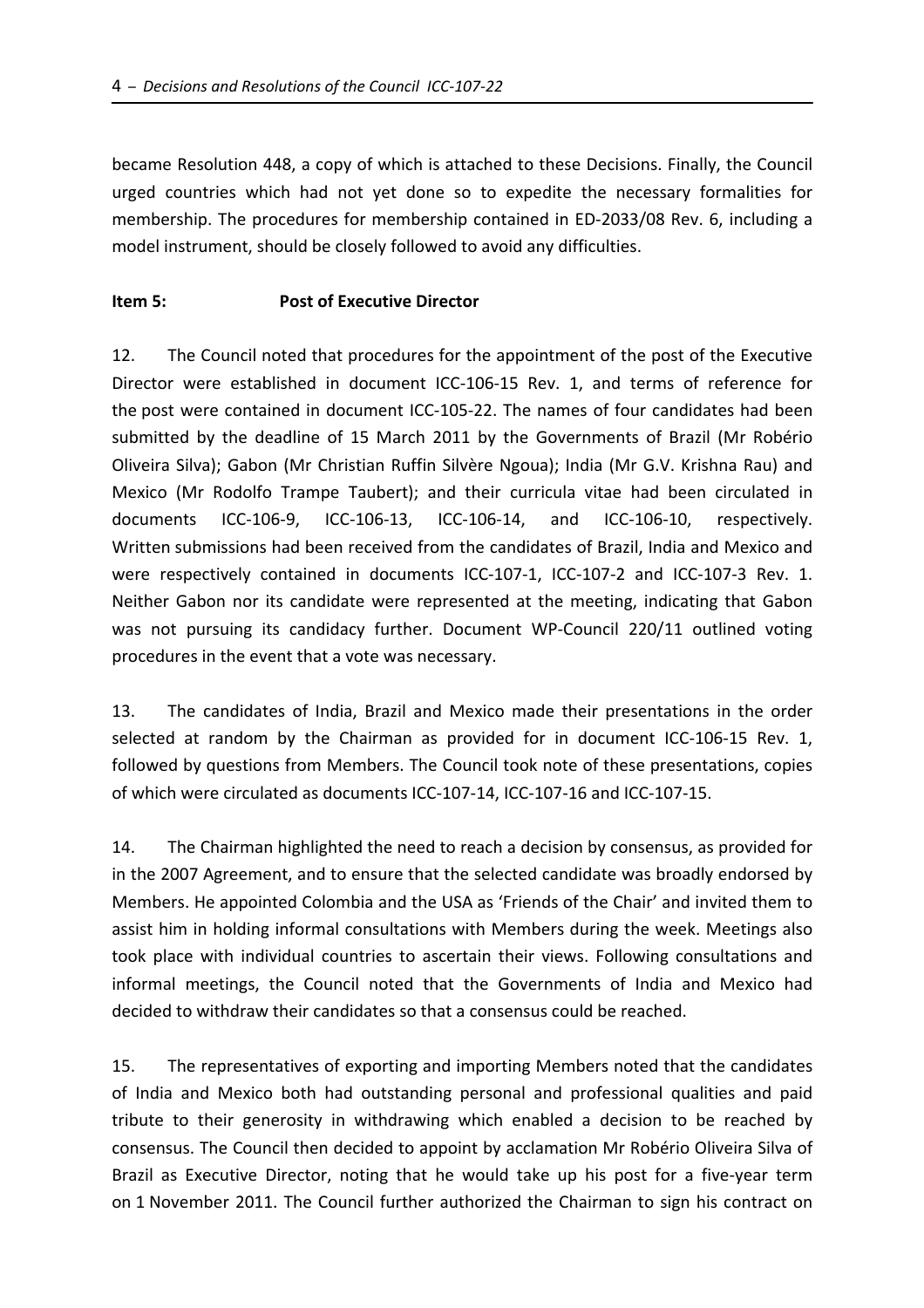the same terms that had been applicable to the previous incumbent, and agreed that Mr José Sette should continue to act as Executive Director a.i. until 31 October 2011 and thereafter should act as Head of Operations for a transitional period which would end no later than 31 December 2012. Finally, the Council placed on record its warm appreciation for the efforts of the Chairman who had worked tirelessly and impartially to achieve this outcome, and acknowledged the great contribution of the Executive Director a.i. during the past coffee year.

#### **Item 6: Coffee market situation**

16. The Executive Director a.i. introduced his report on the market situation (contained in the Monthly Coffee Market Report – August 2011). A copy of his presentation on the outlook for the world coffee market is available on the technical presentations section of the ICO website (http://dev.ico.org/presents/presentation1011.htm). He said that while the ICO composite indicator price was currently high in terms of the monthly average from 1965 to 2011, prices, in deflated terms, were well below averages seen from the 1960s to 1980s. Colombian Milds, Other Milds and Brazilian Naturals had seen the greatest increases in prices and volatility in the last 18 months because of the relative scarcity of Arabicas. The New York ICE futures settlement prices on 27 September 2011 showed prices climbing in 2012, indicating that the market expected the shortage in Arabicas to continue until May 2012. World production was estimated at 133.6 million bags in 2010/11 falling to 129.5 million bags in 2011/12. Production in Indonesia had fallen by 19.4%, but had increased by as much as 20% in Honduras and 21.9% in Brazil among others. Production of Washed Arabicas in 2011/12 in Colombia was estimated at 10.3 million bags and 30.4 million bags for all other Washed Arabicas, and production of Natural Arabicas and Robustas was estimated at 38.4 million bags and 51 million bags respectively in the same period. Opening stocks in exporting countries for crop year 2010/11 stood at 18.5 million bags, the lowest level ever recorded, while stocks in importing countries at end 2010 amounted to 18.3 million bags, a decrease of 4 million bags in 2009, although levels had recovered to 23 million bags as at June 2011. Stocks continued to be very tight with the overall ratio of world stocks to consumption showing a steady decline between 1964 and 2010. Exports by group and type of coffee in 2010/11 had increased by 14.1% due to higher prices for coffee and the value of coffee exports was estimated at a record US\$16.7 billion in 2010 and could reach US\$23 billion in 2011. World coffee consumption had increased by an average of 2.4% between 2000‐2010, with the greatest growth seen in producing countries (4.3%) and emerging markets (3.8%), indicating the importance of these markets. The USA was the world's largest consumer closely followed by Brazil where consumption was increasing by 3.8% a year. Other producing countries experiencing strong annual growth rates included Indonesia, Ethiopia, Mexico and India while emerging markets with high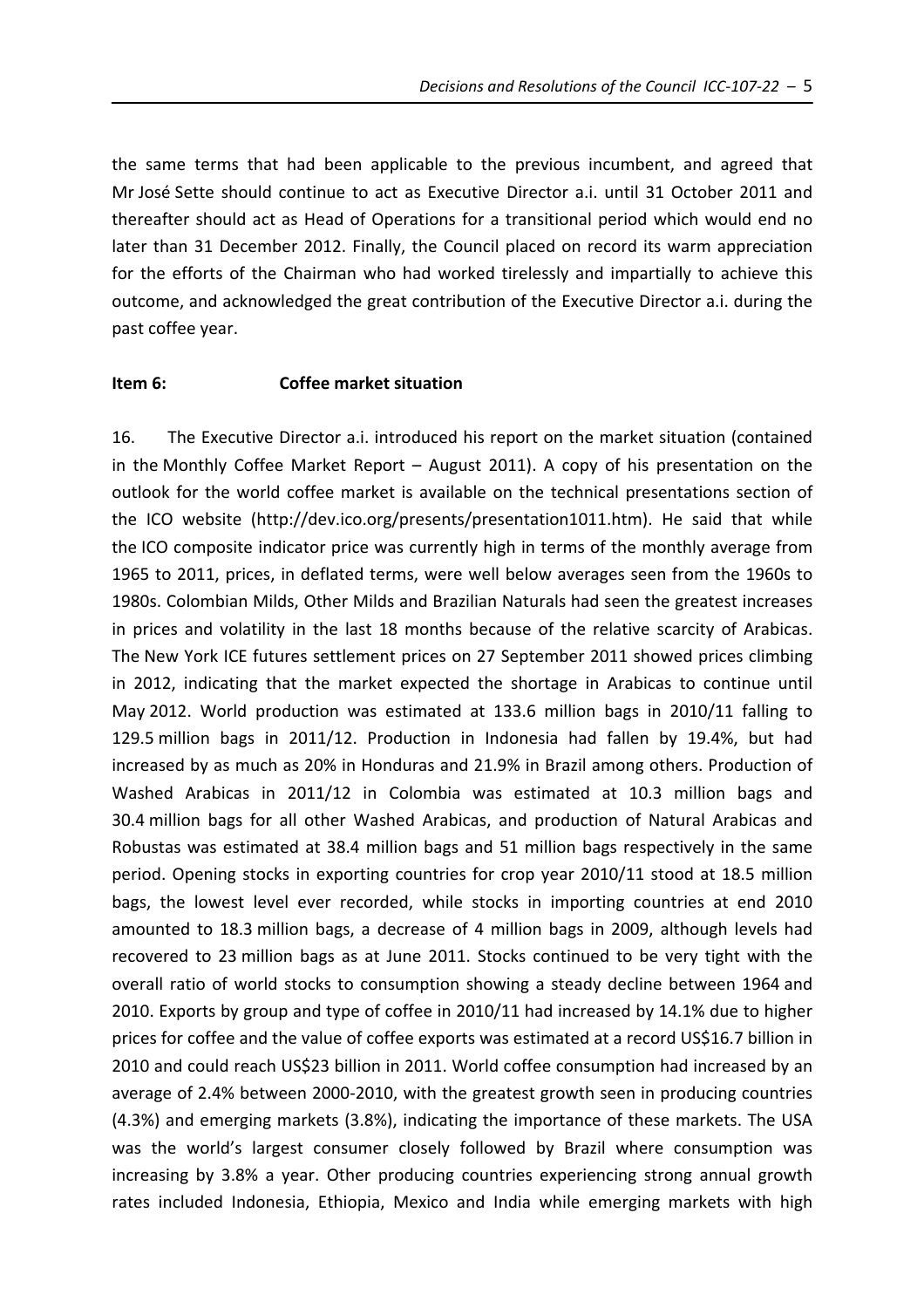annual growth rates included the Russian Federation (7%), Ukraine (23.6%) and Turkey (7.7%) among others. In conclusion, the pressure on supply seemed to have eased, and stocks had been rebuilt; however, the stocks/consumption ratio was tight and would help to support prices.

17. In response to the suggestion that data on the retail prices of roasted coffee in producing countries should be collected, the Executive Director a.i. said that exporting Members would henceforth be required to provide this information under the provisions of the 2007 Agreement. The Council took note of this information and of document WP‐Council 215/11 Rev. 1 containing the latest official estimates for the Brazilian coffee crop.

### **Item 7: Studies and reports**

18. The Chief Economist introduced document ICC‐107‐11 containing a study on coffee drinking patterns in selected importing countries, document ICC‐107‐4 containing a study on the relationship between prices of coffee on the physical and futures markets, document ICC-107-10 containing a study on the volatility of prices paid to coffee growers in selected exporting countries, document ICC‐107‐7 containing a study on the effects of tariffs on the coffee trade and document ICC‐107‐8 containing a report on obstacles to trade and consumption. No updates had been received from Members since the previous report on mixtures and substitutes was published in August 2010 (document ICC‐105‐8). The Council took note of these studies and further noted that Members were invited to send the Secretariat their comments on them in writing.

### **Item 8: Consultative Forum on Coffee Sector Finance**

19. In March 2011, the Council decided to establish an Ad Hoc Working Group to assist with revising terms of reference for a core group for the purpose of organizing and promoting the work of the Forum, and refining the topic and methodology for a Consultative Forum meeting on the topic of 'Managing the risk of green coffee price volatility'. The group was chaired by Mr Mick Wheeler of Papua New Guinea and included Brazil, Cameroon, Colombia, Côte d'Ivoire, Ecuador, Kenya, Mexico and Papua New Guinea as exporting Members, and the European Union and the USA as importing Members. The Chairman of the PSCB also participated in it.

20. Mr Wheeler reported that following consultations by the group, revised draft terms of reference for the Core Group had been circulated in document WP‐Council 218/11 Rev. 1. The Council took note of this information and expressed its appreciation to the Ad Hoc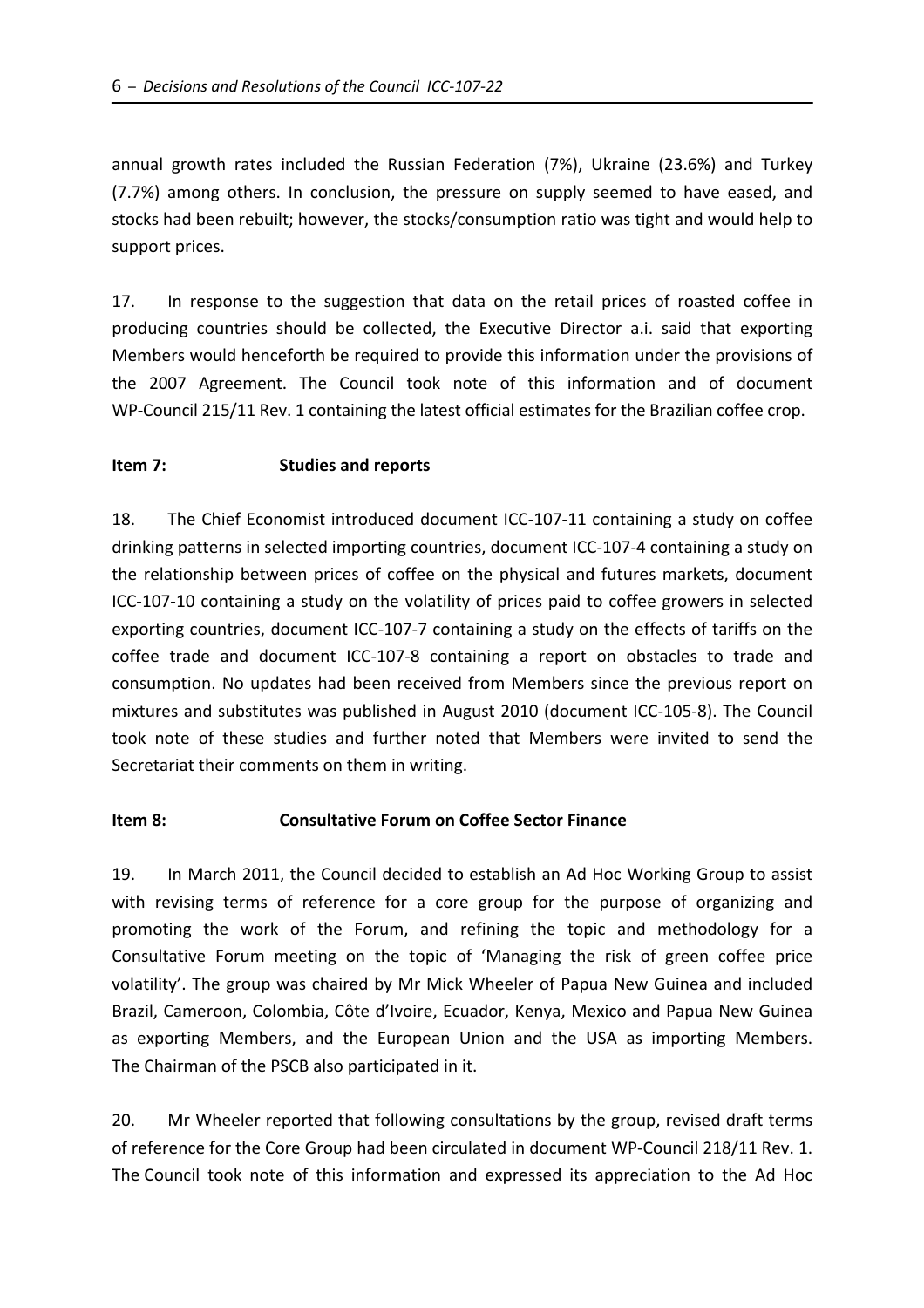Working Group and its Chairman for their work. The Council decided to approve the revised draft terms of reference for the Core Group, amended to read 'All interested Members may also participate'. The final version was circulated as document ICC‐107‐18.

21. Mr Wheeler said that the group had also finalized a statement of the problem and methodology for the theme of the first Consultative Forum on Coffee Sector Finance which was 'Managing the risk of green coffee price volatility' (see documents ED-2118/11 and ED‐2121/11). Four presenters had participated in the Forum which had met on 27 September. The report of this meeting was subsequently circulated as document CF‐1/11. Members expressed their appreciation for this event which had been very successful. It was suggested that it could take place again in March 2012, and that it could look at the role that governments in coffee producing countries, producer associations and other institutions play in helping small‐ and medium‐sized producers access risk management tools and other financing mechanisms. The Core Group could work on the preparations for the next Forum intersessionally, including recommending advisors to be appointed by the Council. The point was made that it was a dynamic institution which was still evolving, and might take a different format in the future. The need to monitor follow‐up from each event was highlighted. As experts were involved, this would be something that would be facilitated by regular meetings. It was suggested that the Forum could be held in September 2012 as well as March 2012 to maintain momentum and that Members could consider this further at the next Session.

22. The Council took note of this information and decided that the Forum should meet in March 2012 and appointed the following to serve on the Core Group of the Consultative Forum on Coffee Sector Finance:

| Chairperson:   | Ms Amy Karpel (USA)                                           |
|----------------|---------------------------------------------------------------|
| Vice-chairman: | Mr Rodolfo Trampe (Mexico)                                    |
|                | Exporting Members: Brazil, Colombia, Côte d'Ivoire and Mexico |
|                | Importing Members: European Union, Switzerland and the USA    |

## **Item 9: Programme of Activities for 2011/12**

23. The Executive Director a.i. said that document WP-Council 210/11 Rev. 1 contained a revised programme of proposed activities in coffee year 2011/12. The programme had been introduced in March 2011 and Members had been requested to send any comments in writing to the ICO by 1 August. No comments had been received by that deadline. The programme included two estimates of the cost of specific activities contained in Annex I (£37,500) and Annex II (£20,000) reflecting the alternative Budget scenarios contained in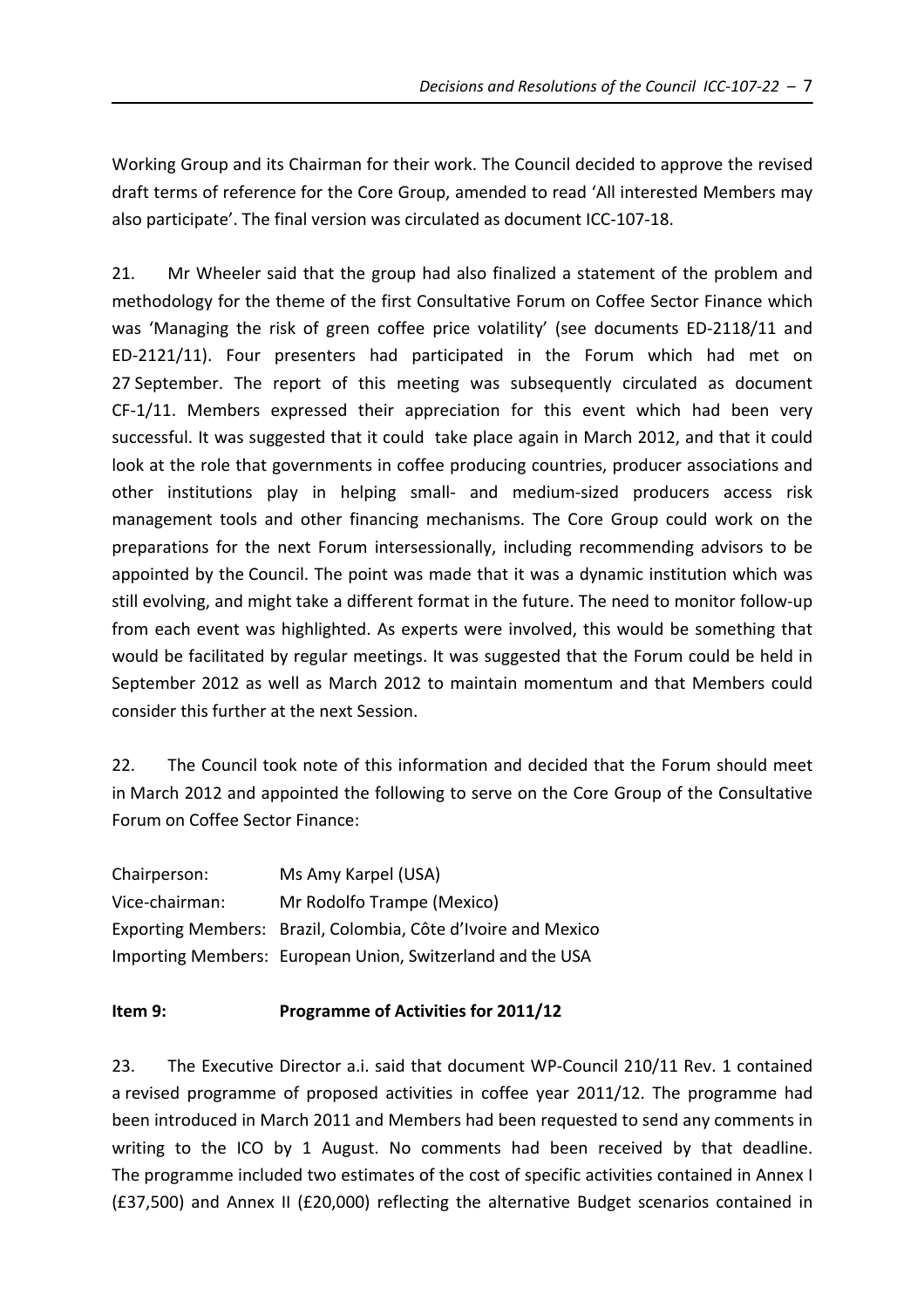the draft Administrative Budget (document FA‐7/11 Rev. 1). Following discussions by the Finance and Administration Committee this week, the programme would be based on the costs provided for in Annex II (£20,000) and activities highlighted in grey would be revised in the final document. He invited Members to make suggestions for a topic for the seminar in 2011/12 (Activity 19). Possible topics included climate change, germplasm, coffee finance and carbon and water footprint.

24. The Council took note of this information. It decided to approve the Programme of Activities for 2011/12 contained in document WP‐Council 210/11 Rev. 1**<sup>1</sup>** and requested Members to send suggestions for a topic for the seminar in writing to the Secretariat by 1 January 2012.

## **Item 10: Report by Chairmen of ICO bodies**

### **Item 10.1: Private Sector Consultative Board (PSCB)**

25. The Chairman of the PSCB, Mr Robert Nelson of the National Coffee Association of the USA (NCA), said that the PSCB had met on 28 September 2011. The report of this meeting was subsequently circulated as document PSCB‐129/11. The PSCB had received six presentations, including on the Global Coffee Quality Research Initiative (GCQRI), a global programme aimed at increasing volumes of quality coffee through collaborative production and coffee quality research which was expected to be underway in 2012. The representative of NYSE Liffe had informed the PSCB about developments in the Robusta coffee futures contract, including a project on pre‐grading and controlled storage in Vietnam. The PSCB also received an update on educational programmes on coffee and health which focussed on health care professionals, and noted that good progress had been made in a number of countries including Denmark, Finland, Germany, Italy, Spain and the United Kingdom. The All Japan Coffee Association (AJCA) had provided information on consumption of coffee in Japan, where consumption remained strong but there was a need to encourage consumption by younger people. The NCA had made a presentation on single cup brewing systems, which accounted for 7% of the market, an increase of 3% on the previous year, and was expected to continue to grow. The representative of the Rusteacoffee Association had reported on the coffee market in the Russian Federation, and expressed the wish to collaborate on research and information with other coffee sector associations and the ICO, and supported membership by his Government of the ICO. The results of a survey on the PSCB had been considered, which indicated that economic, regulatory and environmental forces were among the key concerns of members, with the economic crisis, stagnant production and engaging the younger generation seen as priorities. The PSCB had

 $\overline{a}$ 

<sup>1</sup> *Subsequently distributed as ICC‐105‐19.*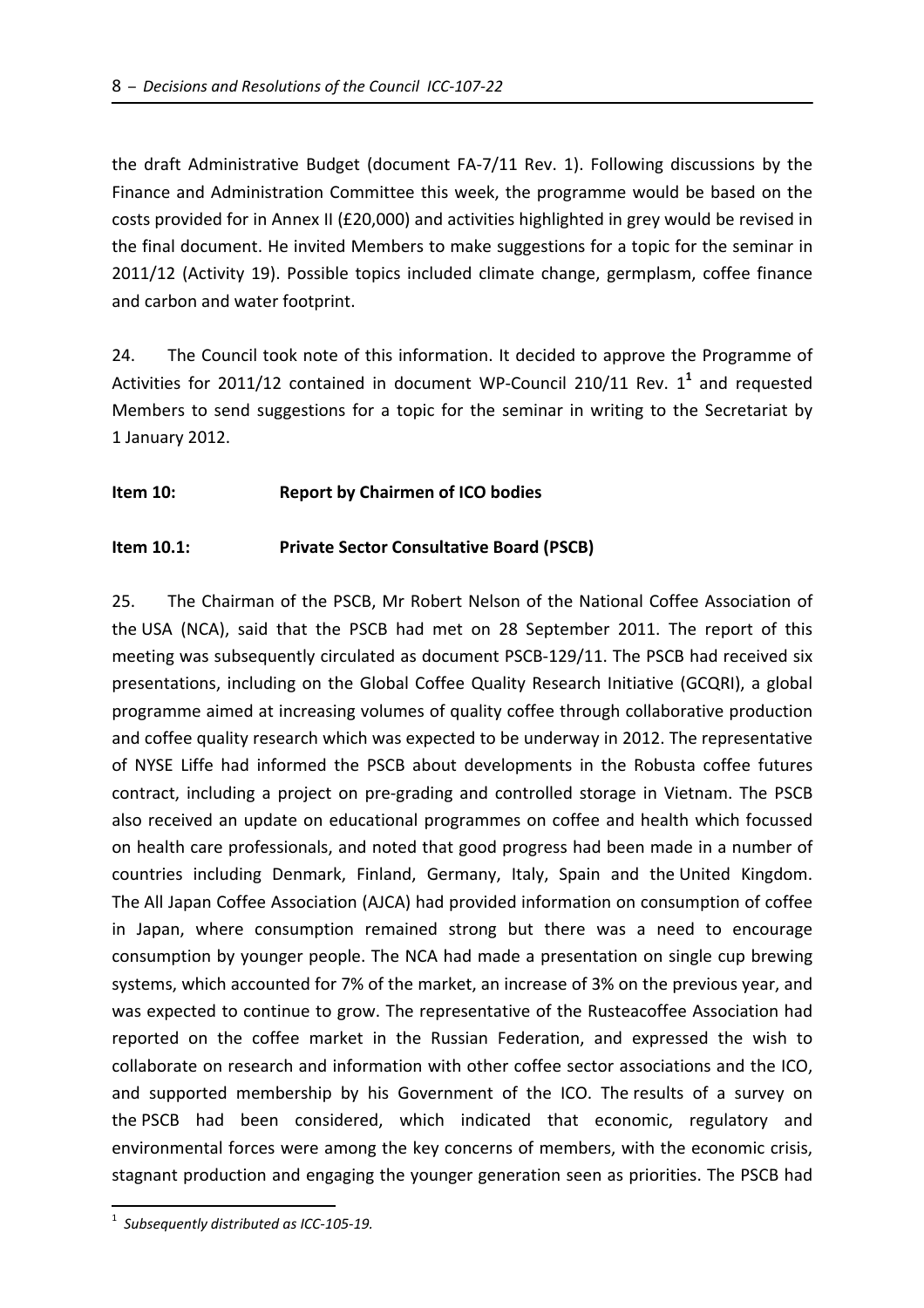discussed the outcome of the Consultative Forum on Coffee Sector Finance and appreciated the excellent presentations and value of this event. The Forum should continue to be a dynamic institution, which could be enhanced by adopting an appropriate methodology and taking into account the input of the PSCB in identifying topics and presenters. Finally, the PSCB had considered updates on food safety legislation including the issue of furan and acrylamide in the EU, and acrylamide in the USA, and nominations for the PSCB for the next two coffee years. The Council took note of this report.

#### **Item 10.2: Statistics Committee**

26. The Chairperson of the Statistics Committee, Ms Marcela Urueña of Colombia, said that the Committee had met on 29 September 2011. The report of this meeting was subsequently circulated as document SC‐8/11. Members had noted that compliance with the provision of statistical data by exporting and importing Members of the ICA 2007 was satisfactory or better at nearly 68% and 98%, respectively and efforts would continue in order to improve performance by Indonesia and Vietnam with the provision of statistics. The Committee had acknowledged the growing trend of exports to exporting countries and had noted that data on volumes traded in this segment would be enhanced by the new Rules on Statistics – Monthly Reports (document ICC‐102‐10) which required exporting Members to provide reports on their monthly imports by origin, form and type of coffee as from February 2012. In the case of exports of organic coffee, data on this segment would also improve with the implementation of new Rules under the ICA 2007 with the exception of data on Peru, a non‐member with significant exports of organic coffee. Cuba had advised that it would be providing data on its exports on organic coffee in 2005 and 2009. Regarding inventories of green coffee the Secretariat would work with the European Coffee Federation (ECF) to clarify discrepancies on data posted by the ECF on inventories held in German ports, and to discuss what actions should be taken to resume the collection of data on inventories in the port of Barcelona. The Committee had noted that a statistical workshop would be jointly organized with the InterAfrican Coffee Organisation (IACO) during its annual meeting in Nairobi, Kenya in November 2011. Finally, the Chairperson reported that the Committee had agreed, in consultation with the PSCB, to recommend that the Council should approve conversion factors of 1.25 and 2.73 to convert roasted decaffeinated and soluble decaffeinated coffee into green bean equivalent, respectively. The ICO would monitor the trade of this segment based on the data available and prepare reports accordingly.

27. The Council took note of this information and, on the recommendation of the Statistics Committee, decided to approve the introduction of conversion factors of 1.25 and 2.73 to convert decaffeinated roasted and decaffeinated soluble coffee into green bean equivalent, respectively, with effect from 1 October 2011.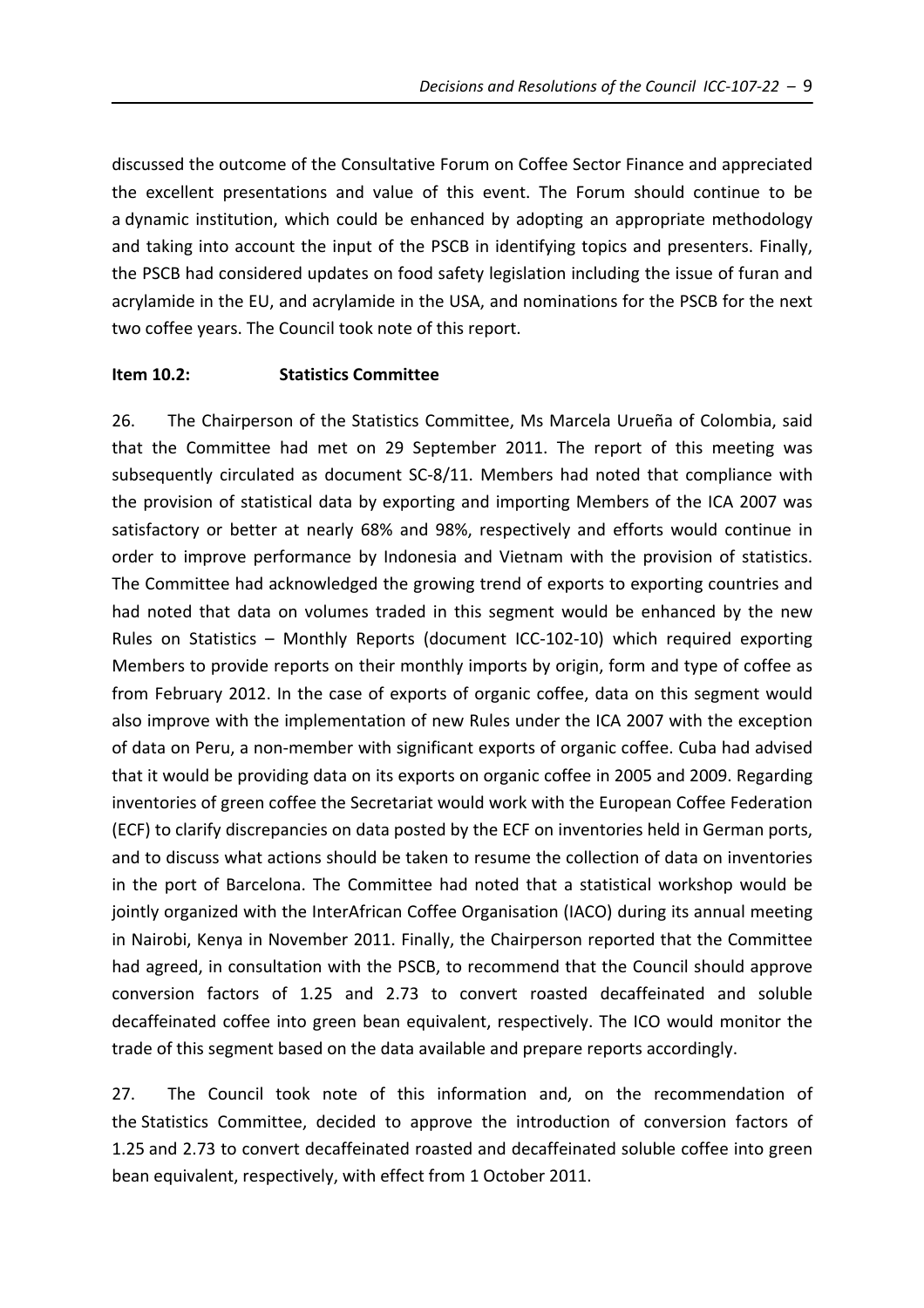### **Item 10.3: Promotion and Market Development Committee**

28. The Chairman of the Promotion and Market Development Committee, Mr Henry Ngabirano of Uganda, said that the Committee had met on 30 September 2011. The report of this meeting was subsequently circulated as document PM‐10/11. The Committee had received a report on the ICO CoffeeClub which had been relaunched and had encouraged all Members to promote this initiative by including links to it on their websites. The consultant had made a presentation on coffee consumption trends in traditional, producing and emerging markets including innovations in equipment and beverages. During discussions, Members had noted that it would be useful to look at methodology for enhancing data on coffee consumption, and that there was potential for cooperation with the Projects and Statistics Committees on promotion and market development issues. The Committee had also received reports on coffee and health, the implementation of the Coffee Quality-Improvement Programme and gradings for Arabica and Robusta coffees for calendar years 2005 to 2010 and January to June 2011. It had noted that some 23 of the 33 Members under the ICA 2007 were fully implementing Resolution 420, accounting for around 67.4% of world exports in the period 2005 to 2010. In response to document ED‐2111/11 requesting information on national coffee quality standards, responses had been received from six countries. Members which had not yet done so were urged to send this information to the ICO. The Committee had also considered phytosanitary matters, and had noted the need for Members to send the ICO details of Maximum Residue Levels (MRLs) for pesticides used in the coffee production process. With regard to forthcoming EU legislation on acrylamide, the Committee had reiterated its request to the Secretariat to invite the representative of the EU to attend the next meeting to clarify and report on new EU directives on food safety, including whether these were scientifically based, and their implications for producing countries. Finally, the Committee had noted that the Promotion Fund was almost exhausted, and had urged Members to discuss ways of funding activities to promote consumption, which was a priority under the 2007 Agreement. The Council took note of this information.

### **Item 10.4: Projects Committee**

29. The Chairman of the Projects Committee, H.E. Mr José Ángel López Camposeco of Guatemala, said that the Committee had met on 29 September 2011. The report of this meeting was subsequently circulated as document PJ‐18/11. The Committee had received a progress report on projects and had decided to recommend approval of a revised proposal entitled 'Adaptation to climate change in three PROMECAFÉ member countries (Guatemala, Honduras and Costa Rica)' contained in document PJ‐3/11 Rev. 1, on the understanding that the proponents would take into account comments made by the Virtual Screening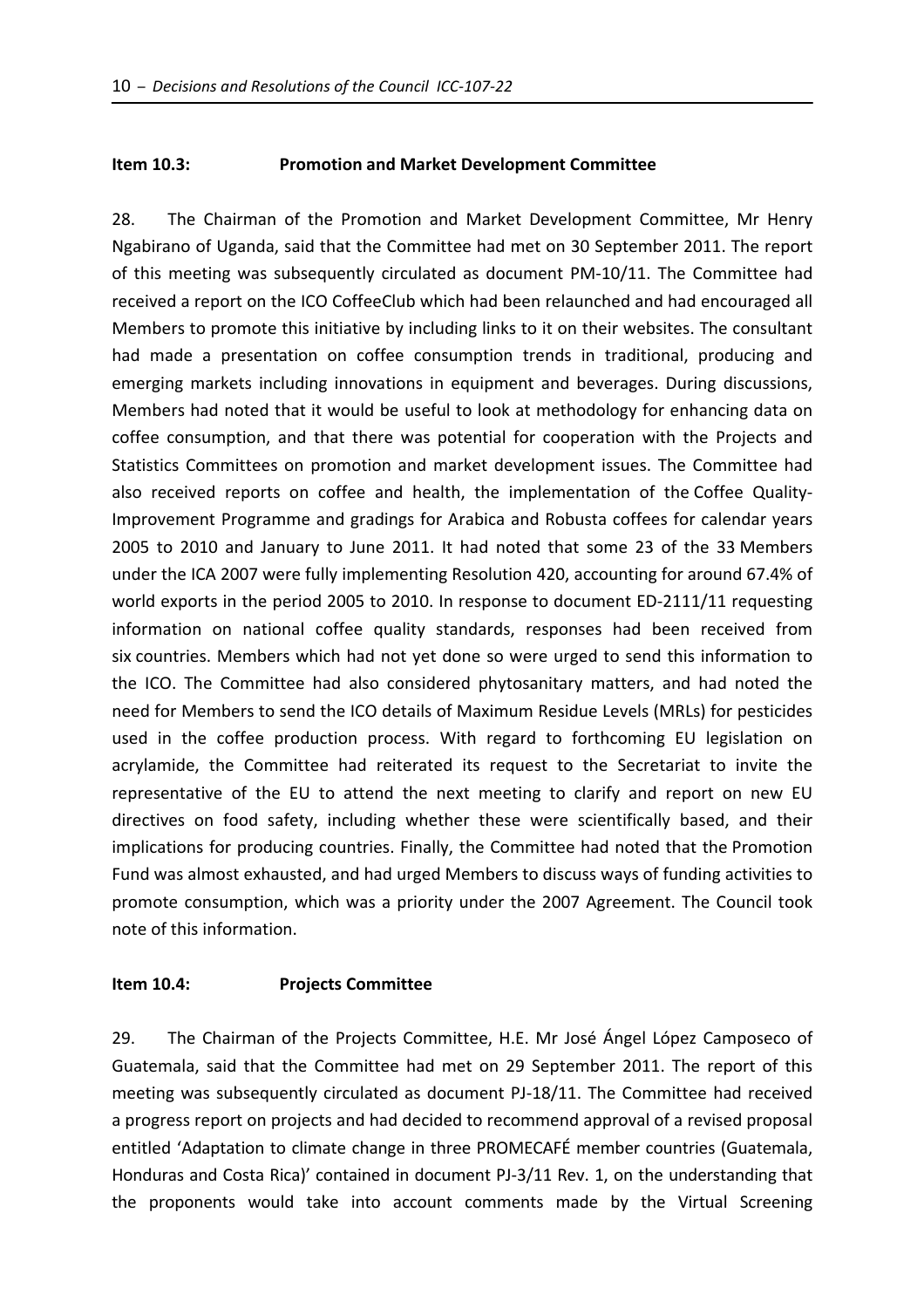Subcommittee (VSS). In the case of a number of projects under consideration or already approved by the Common Fund for Commodities (CFC), the Committee had encouraged the representatives of the participating countries to meet the representative of the CFC during the week to clarify CFC requirements and contributions which might be available or aspects which need to be followed up. The Committee had also noted that the CFC Consultative Committee had approved in principle a proposal entitled 'Qualitative and quantitative rehabilitation of coffee with the aim of improving living conditions of coffee farmers afflicted and displaced by war in the Democratic Republic of Congo', which would be considered by the CFC Executive Board in October 2011. Updates on projects currently being implemented had been provided (see also document PJ‐13/11).

30. Concerning project procedures, the Committee had decided to recommend that the Council should approve the draft assessment document contained in document PJ-17/11 and, noting that the VSS added value to the work of the ICO, should extend the operation of the VSS for a further interim temporary period until arrangements for the technical screening of projects under the 2007 Agreement had been finalized. The Committee had considered the issue of alternative sources of financing for proposals in the pipeline and had noted that public‐private initiatives were often supported by governments. The Secretariat should consider this and develop a strategy to ensure that the appropriate organizations and correct contacts were approached and identify alternative sources of finance for projects. All Members were encouraged to communicate to their Governments the importance of continuing to fund the CFC and to send suggestions for sources of finance to the Secretariat.

31. The Committee had considered presentations to the Council by the representatives of the CFC and the United Nations Development Programme (UNDP) Green Commodities Facility, and in the case of the latter had invited Members to inform the ICO about their national development plans and strategies for coffee and sustainability, so that the Secretariat could liaise with the UNDP on possible future cooperation. Regarding the International Coffee Genome Network (ICGN), the Committee had taken note of document PJ-14/11 Rev. 1 containing responses received from Members on data and research on the coffee genome and had noted that interested Members who had not yet responded to document ED‐2105/10 should do so as soon as possible and also send the ICO suggestions regarding the best way of developing a long‐term project.

32. The Council took note of this information, and on the recommendation of the Projects Committee, decided to approve the draft assessment document for project proposals contained in PJ‐17/11 and, noting that the VSS worked well, decided that it should continue to operate for a further interim temporary period.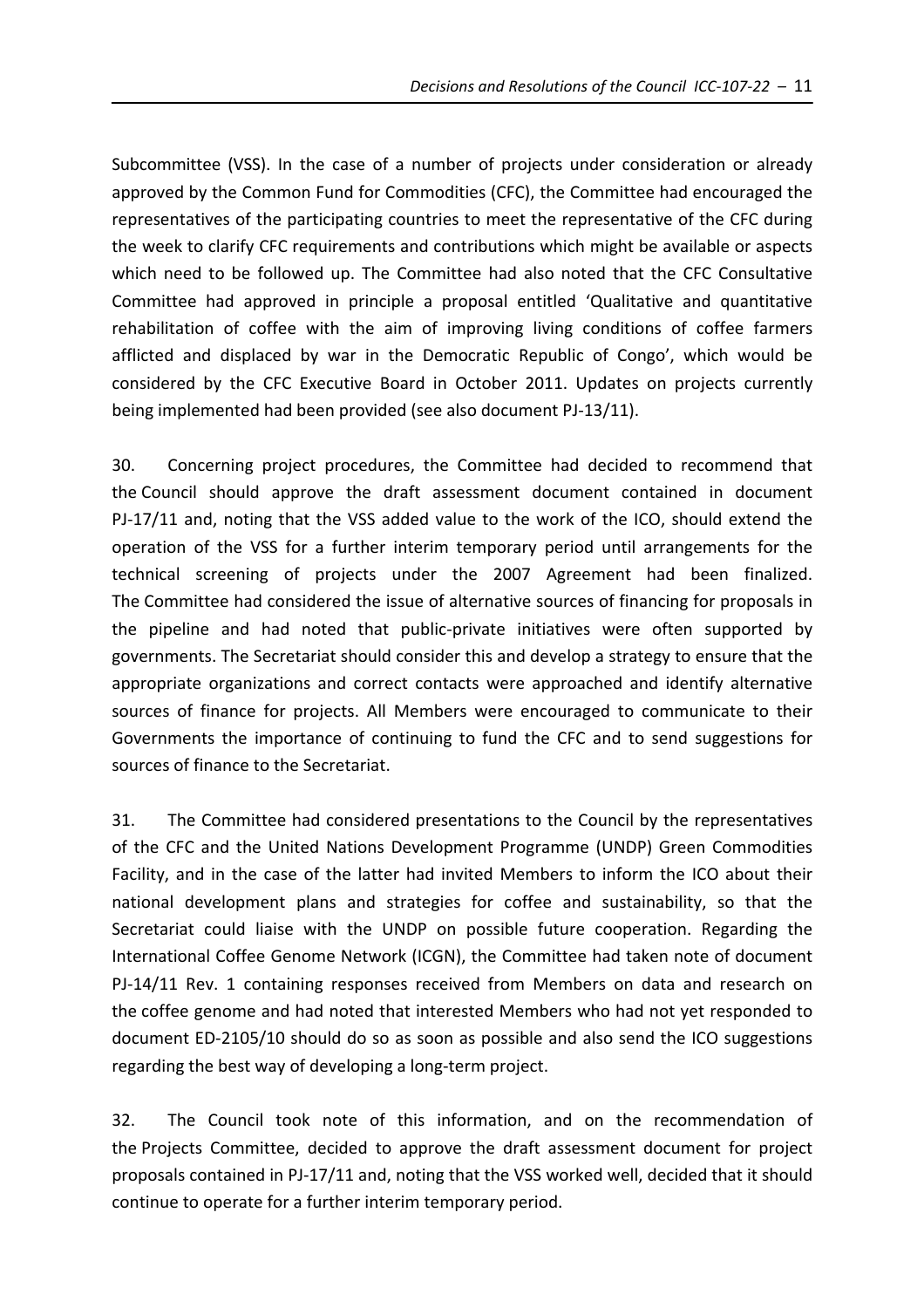## **Item 10.4.1: Projects for approval by the Council**

33. The Council noted that the Projects Committee had considered document PJ‐16/11 containing the report and recommendation of the VSS on a revised proposal contained in document PJ‐3/11 Rev. 1 entitled 'Adaptation to climate change in three PROMECAFÉ member countries (Guatemala, Honduras and Costa Rica)'. Noting that the proposal would be revised to reflect comments by the VSS and the Committee, on the recommendation of the Committee the Council decided to approve this proposal for submission to the CFC. Finally, the Council noted that new and revised project proposals for consideration in March 2012 should reach the ICO by 16 December 2011.

## **Item 10.4.2: Concluded projects**

34. The representative of the Project Executing Agency made a presentation on the concluded project entitled 'Enhancing the potential of gourmet coffee production in Central American countries'. The Council took note of this information, and noted that the project had had a successful outcome and could be replicated in other countries. The Council also took note of document ICC‐107‐13 containing the Executive Summaries of final reports for the following four concluded projects: 'Pilot rehabilitation of the coffee sectors in Honduras and Nicaragua', 'Diversification of production in marginal areas in the State of Veracruz, Mexico', 'Enhancing the potential of gourmet coffee production in Central American countries' and 'Enhancing competitiveness of African coffee through a value chain analysis'.

## **Item 11: Cooperation with other agencies**

35. Mr Parvindar Singh, Chief, Policy, Programme Management and Evaluation Unit of the Common Fund for Commodities made a presentation on the future role and mandate of the Common Fund for Commodities. A copy of his presentation and background information was circulated as document ICC‐107‐17.

36. Mr Andrew Bovarnick, Global Head, Green Commodities Facility, United Nations Development Programme, made a presentation on sustainable coffee projects. A copy of this presentation is available on the technical presentations section of the ICO website (http://dev.ico.org/presents/presentation1011.htm).

37. The Council took note of these presentations, both of which would be considered by the Projects Committee at its meeting on 29 September 2011. In the case of the UNDP the Council noted that its approach of involving a range of partners and sources of funding was timely and effective.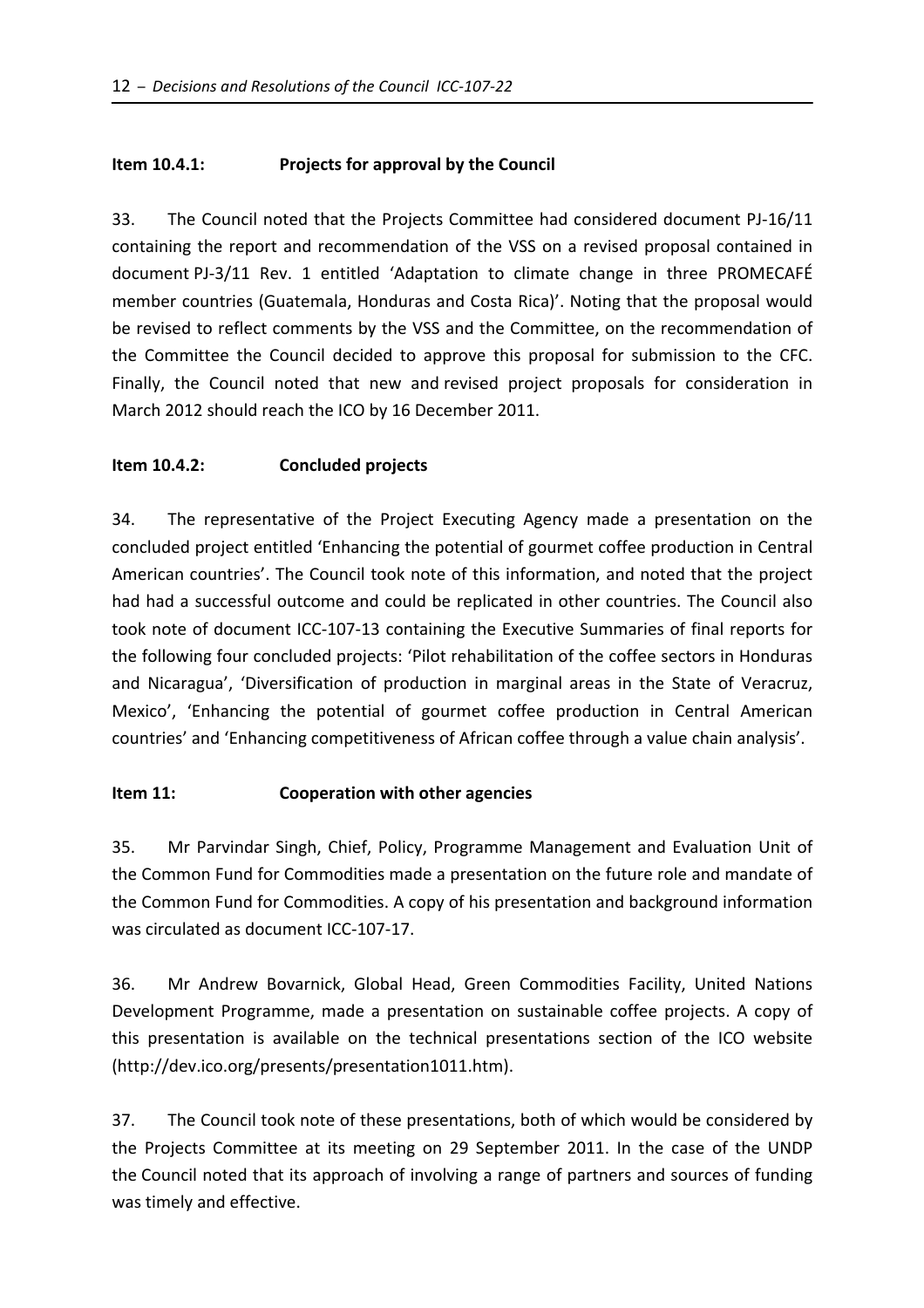38. Finally, the Council noted that the Executive Director a.i. had represented the ICO at the Annual Conference of the Forum on Agricultural Risk Management in Development (FARMD), which took place in Zurich, Switzerland on 9 and 10 June 2011. The theme of the Conference was 'Price volatility and climate change – implications for the Ag‐Risk management agenda' and a copy of Mr Sette's presentation at this event on the multiple dimensions of risk in coffee was available on the ICO website. More information about FARMD was available on its website (http://www.agriskmanagementforum.org/farmd/).

# **Item 12: 12: 50<sup>th</sup>** anniversary of the ICO

39. The Executive Director a.i. said that the ICO was established in 1963 when the first International Coffee Agreement entered into force in 1962 and it would commemorate its  $50<sup>th</sup>$  anniversary in 2013. The 40<sup>th</sup> anniversary in 2003 was celebrated by holding the Council Session in Cartagena, Colombia, at the invitation of the Government of Colombia. The Council agreed that the anniversary should be commemorated however, given the current financial situation, the costs of activities should be restricted. It was also suggested that the event could be combined with a Council Session, which could be extended for an extra day. All Members were invited to contribute suggestions to mark the  $50<sup>th</sup>$  anniversary and to send these to the Executive Director.

# **Item 13: National coffee policies**

40. There was no additional information to report under this item.

# **Item 14: Financial and administrative matters**

# **Item 14.1: Finance and Administration Committee**

41. The Chairman of the Finance and Administration Committee, Mr Damon DuBord of USA, said that the Finance Committee had met on three occasions during the week of 26 September 2011. The Committee had received a report on the financial situation as at 31 August 2011 (see document FA‐17/11) and had noted that this was satisfactory.

42. The Committee had also considered the issue of banks with which the ICO could place deposits and transact business and had decided that, as further time was needed to consider this, this question would be reviewed again at the next meeting in March 2012. In the case of document FA‐15/11 Rev. 1 concerning research into salary remuneration systems, the document would be revised to include suggestions from Members and considered again at the next meeting. The Committee had also considered the appointment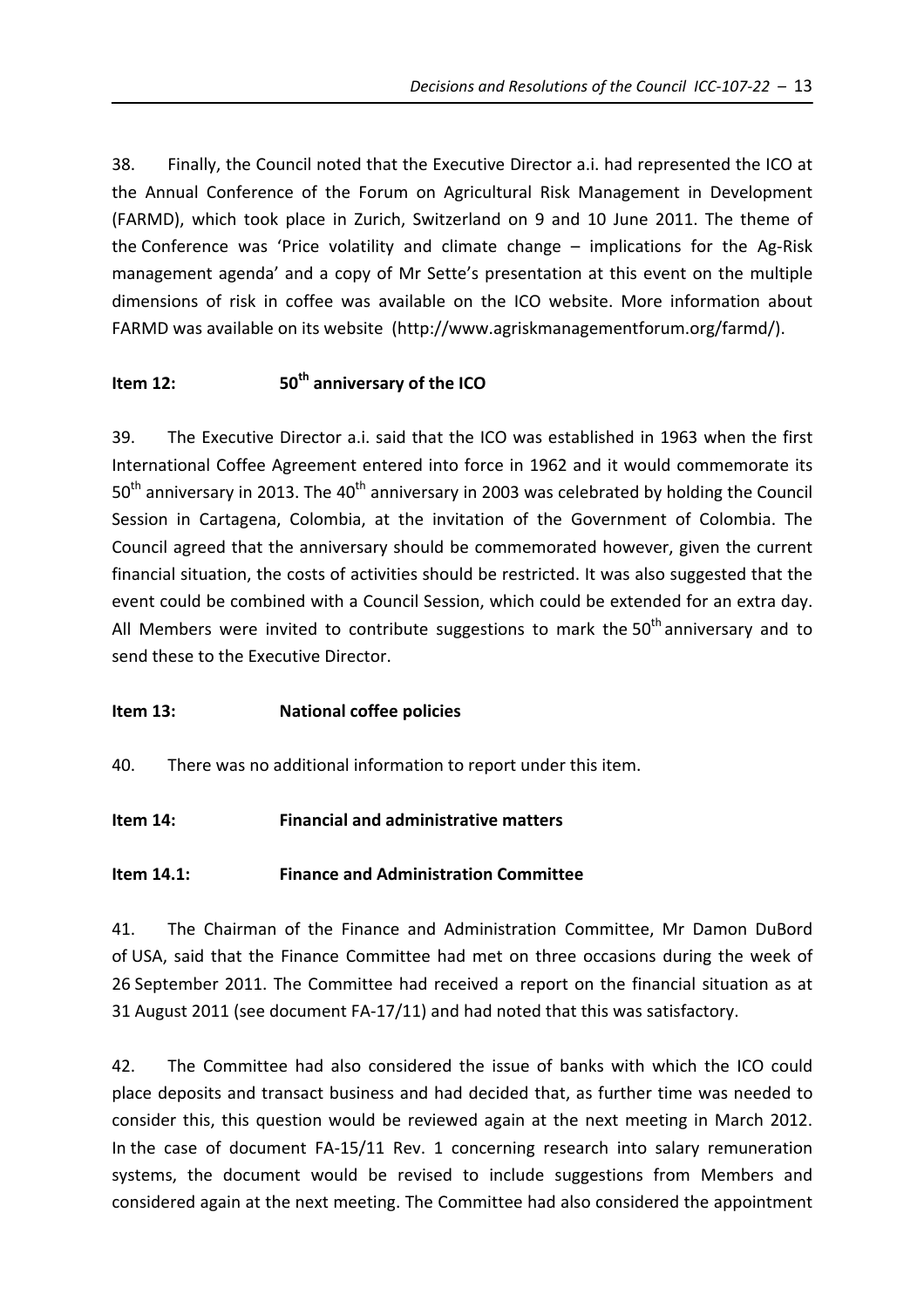of registered auditors, in accordance with the provisions of Rule 14 of the Financial Rules and Regulations which requires the Executive Director to appoint registered auditors annually in consultation with the Committee and the Council, and had decided to recommend that Smith Williamson should be reappointed as the auditors for the financial year 2011/12. With respect to proposals for the basis for contributions for staff in the Professional and higher categories the Committee had considered document FA‐18/11 containing proposals to revise the scale of pensionable remuneration with effect from 1 August 2011, representing an increase of approximately 2.67%, and had decided to recommend that the Council should approve them, noting that the costs could be met from within the budget for 2010/11 (£680) and 2011/12 (£4,800). Finally, the Committee had considered an update on outstanding contributions, and had noted that Nicaragua was behind the schedule established in Resolution 437. In the case of the Democratic Republic of Congo, this country had made some regular monthly payments but was behind the schedule established in Resolution 430, however it had recently sent a communication to say that payment in full was being made.

43. The Council took note of this information and on the recommendation of the Committee decided that the Executive Director a.i. should appoint Smith Williamson as auditors for the financial year 2011/12, and approved the proposals to revise the basis for contributions for staff in the Professional and higher categories contained in document FA‐18/11.

## **Item 14.2: Draft Administrative Budget for the financial year 2011/12**

44. The Chairman of the Finance and Administration Committee said that following discussions at its meetings in March 2011 and during the week of 26 to 30 September 2011, the Committee had decided to recommend to the Council that it should approve the draft Administrative Budget for 2011/12 contained in document WP‐Finance 77/11 Rev. 2. Based on overall expenditure of £3,185,000 and estimated revenue from external sources of £291,000, the potential contribution per vote would be £1,447, representing an increase of 4% compared with the financial year 2010/11. The Council took note of this information and decided to approve the draft Administrative Budget for 2011/12 contained in document FA‐7/11 Rev. 2**<sup>2</sup>** .

 $\overline{a}$ 

<sup>2</sup> *Subsequently distributed as document ICC‐107‐20.*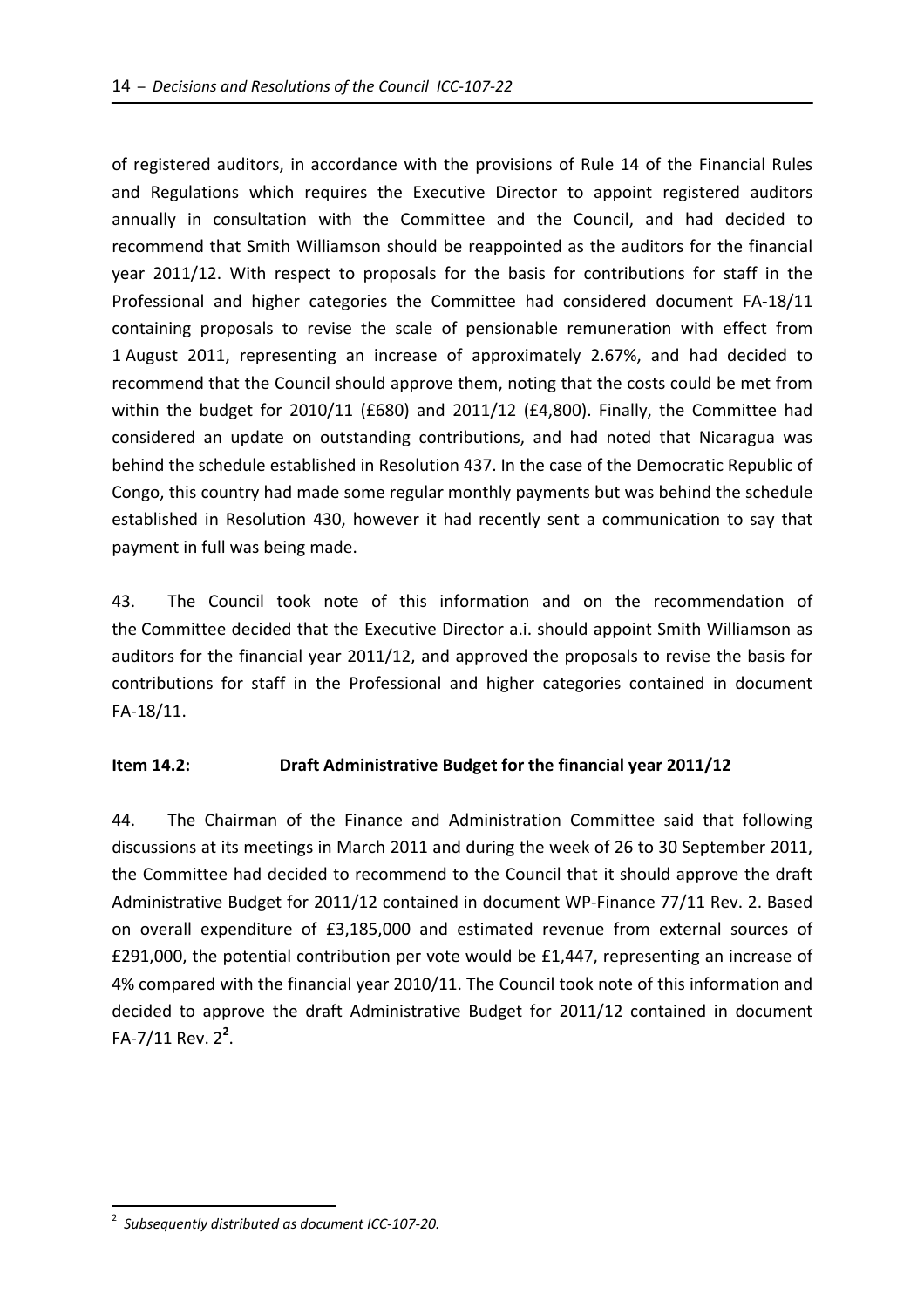#### **Item 14.3: Premises**

45. The Chairman of the Finance and Administration Committee said that the Committee had considered document FA-14/11 containing potential alternatives for the use of the premises at 22 Berners Street, which included sub‐letting the ground floor, sub‐letting part of the second floor or sub‐letting the entire second floor. Following further discussions, the Committee had considered that the third option was most practical, involving leasing the entire second floor to the International Cocoa Organization (ICCO) or a commercial tenant. Refurbishment costs would be around £360,000 which could come from the Reserve Fund. The investment could, given certain timing scenarios, be repaid by 2012/13 in the best case, or 2013/14 in less favourable cases, and result in significant savings thereafter per annum. He introduced document FA‐20/11 containing a proposal on premises to the Council. On the recommendation of the Committee the Council decided to instruct the Secretariat to perform a comprehensive analysis of the costs and risks associated with the decision to refurbish, noting that before any refurbishments could begin, the Secretariat must secure the landlord's consent on subletting the second floor of the premises, and obtain a written agreement with the landlord defining the percentage of refurbishment costs to be borne by the landlord and the rate of profits shared with the landlord above the ICO's lease rate; begin actively marketing the office space of the second floor; obtain a minimum of two quotes by independent contractors on the refurbishment costs; obtain a minimum of two opinions from independent surveyors assessing the marketability of the premises over a series of lease prices; and undertake a cash flow analysis at different rental rates based on the independent surveyors' assessments. If the analysis concluded that total refurbishment costs contributed by the ICO would not exceed £360,000, as outlined in Option 3 of document FA‐14/11, and the independent surveyors assigned a high probability of renting the premises within the first 12 months after completion of the refurbishment of the first and second floors, then the Secretariat could initiate the refurbishment on the recommendation of an intersessional meeting of the Finance and Administration Committee. After meeting all conditions, up to £360,000 could be withdrawn from the Reserve Fund, on the understanding that future rental income generated would first be used to replenish the Reserve Fund to current levels.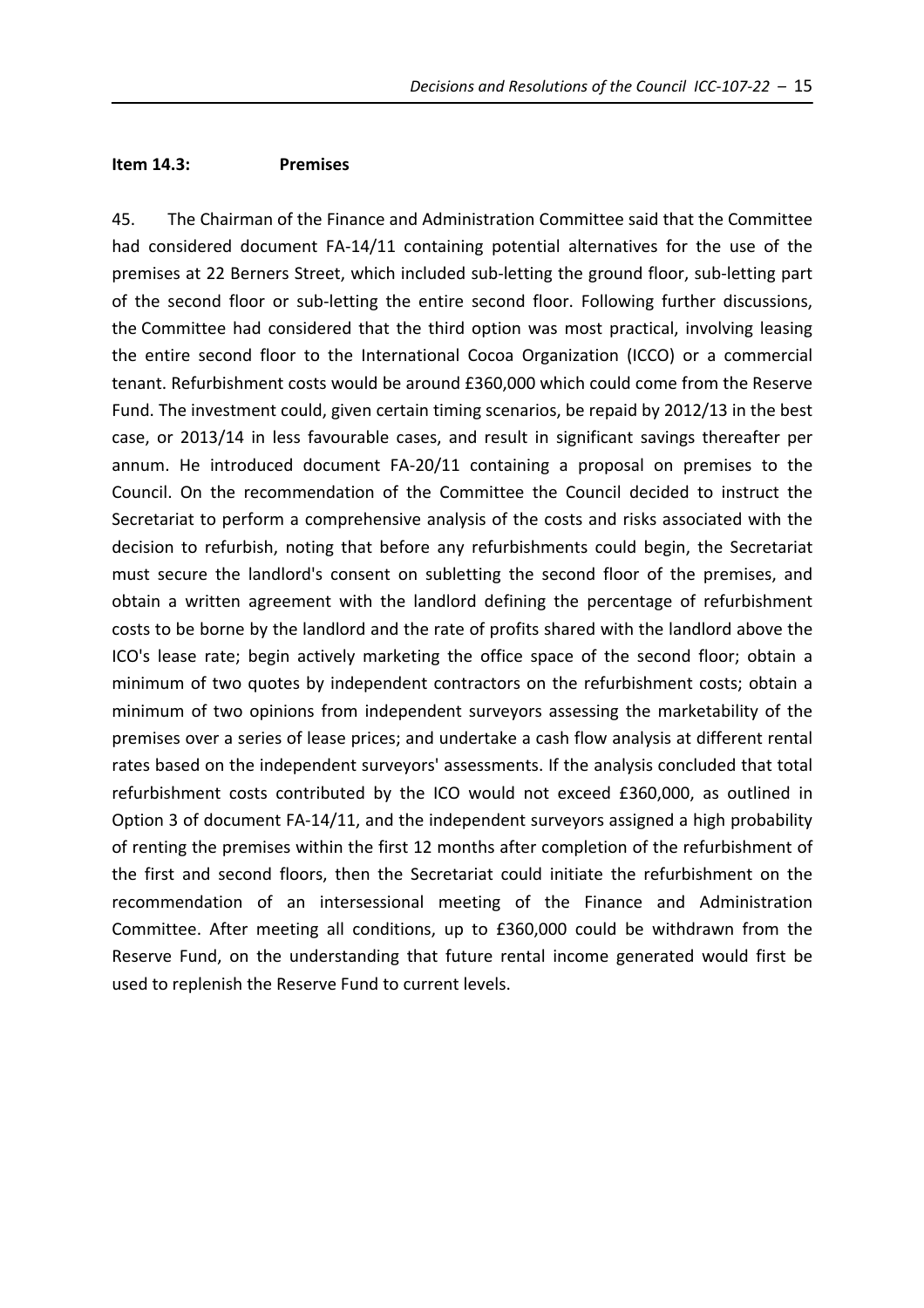### **Item 15: Office‐holders and Committees**

### **Item 15.1: Chairman and Vice‐Chairman of the Council**

46. In accordance with the procedures provided for in Article 10 of the 2007 Agreement, the Council elected the following office-holders in the Council for coffee year 2011/12:

| Chairman:      | Mr Henry Ngabirano (Uganda)  |
|----------------|------------------------------|
| Vice-Chairman: | Mr David Braun (Switzerland) |

### **Item 15.2: Composition of Committees**

47. The Council noted that the term of office for members of the PSCB expired on 30 September 2011. The Executive Director a.i had circulated document ED‐2112/11 and its revision to all Members, requesting them to inform him of nominations for representatives and alternates for the next two coffee years. The Council designated the members of the PSCB for the next two coffee years as listed in document WP‐Council 219/11, amended to include AMECAFÉ as a representative in the Other Milds category and a private sector association from Indonesia in the Robustas category, the name of which would be confirmed after the meeting. There remained a vacancy for a representative in the Robustas category, and in the consuming members category.

48. The Council further decided that the composition of Committees in 2011/12 should be as follows:

#### **Promotion and Market Development Committee**

Exporting Members: Brazil, Colombia, Honduras, India, Indonesia, Kenya, Mexico and Uganda Importing Members*:* European Union, Switzerland and the USA

#### **Projects Committee**

| Exporting Members: Brazil, Colombia, Côte d'Ivoire, Ecuador, Guatemala, India, |
|--------------------------------------------------------------------------------|
| Indonesia and Tanzania                                                         |
| Importing Members: European Union, Turkey (to be confirmed) and the USA        |